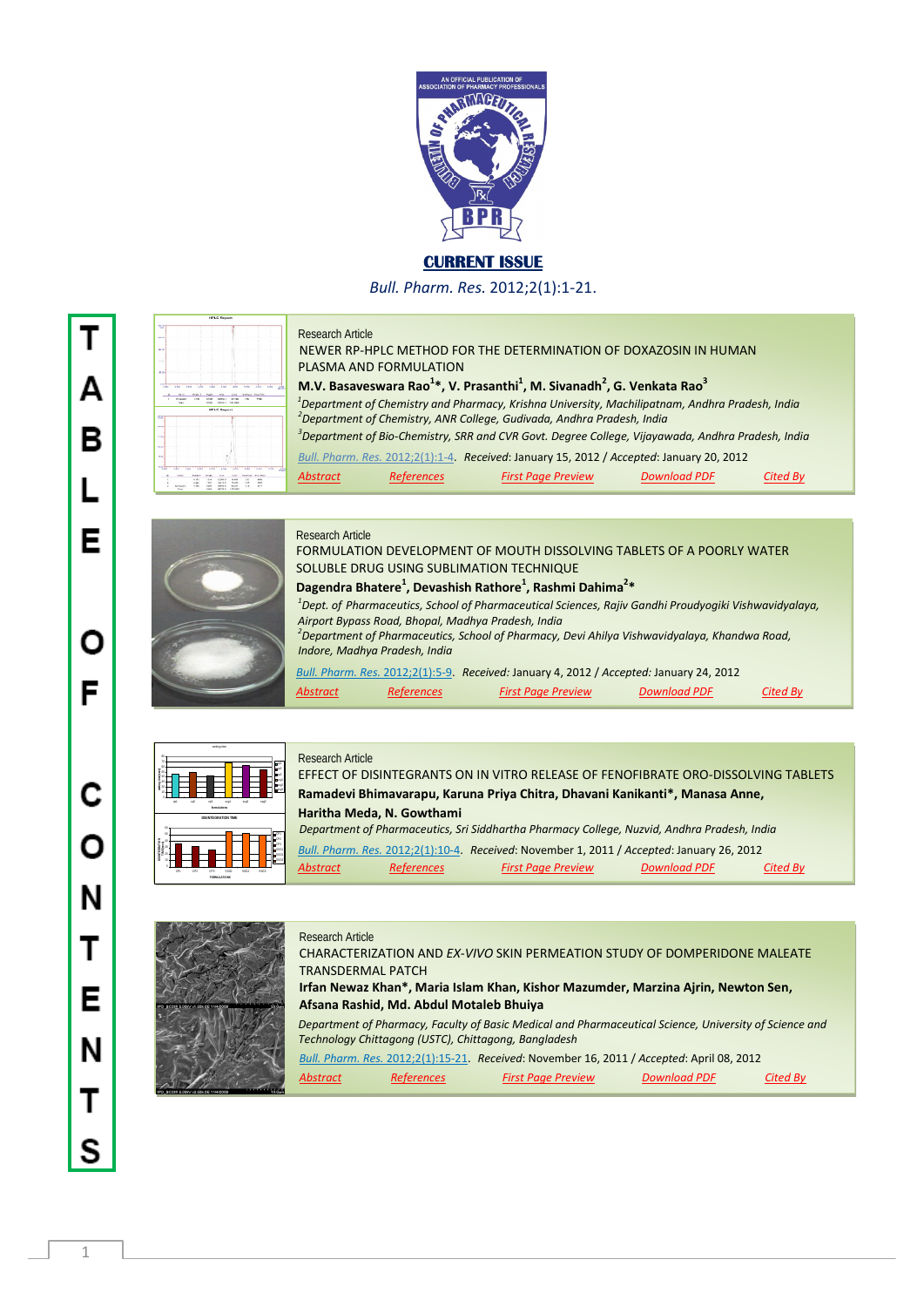

# **CURRENT ISSUE**

*Bull. Pharm. Res.* 2012;2(1):22-41.





## PHYTOPREVENTIVE ANTIHYPERLIPIDEMIC ACTIVITY OF *CURCUMA ZEDOARIA* A.R. Srividya<sup>1</sup>\*, S.P. Dhanabal<sup>2</sup>, Ajit Kumar Yadav<sup>3</sup>, M.N. Sathish Kumar<sup>4</sup>, **V.J. Vishnuvarthan<sup>1</sup>** *1 Dept. of Pharmaceutical Biotechnology, JSS College of Pharmacy, Ooty, Tamil Nadu, India 2 Dept. of Phytopharmacy and Phytomedicine, JSS College of Pharmacy, Ooty, Tamil Nadu, India <sup>3</sup> Dept. of Pharm. Biotech., Invertis Institute of Pharmacy, Invertis University, Bareilly, Uttar Pradesh, India 4 Dept. of Phytopharmacy and Phytomedicine, JSS College of Pharmacy, Ooty, Tamil Nadu, India Bull. Pharm. Res.* 2012;2(1):22-5. *Received*: November 11, 2011 / *Accepted*: April 11, 2012

*Abstract References First Page Preview Download PDF Cited By*

| In Stomach         | Enteric Coating                           |
|--------------------|-------------------------------------------|
| In Small Intestine | Acid-soluble<br>Polymer Coating           |
| In Colon           | - Lactulose<br>Microflora<br>Organic Acid |

## *1 Dept. of Pharmaceutical Chemistry, Institute of Pharm. Sciences, Kurukshetra University, Kurukshetra, India*  *2 Dept. of Pharm. Sciences, Guru Jambheshwar University of Science and Technology, Hisar, Haryana, India* Review Article NOVEL APPROACHES IN COLON TARGETED DRUG DELIVERY SYSTEMS **MISYON CONDUCT CONDUCT Vipin Kumar<sup>1</sup>\*, Surender Verma<sup>1</sup>, D.N. Mishra<sup>2</sup>, S.K. Singh<sup>2</sup>**

  *Bull. Pharm. Res.* 2012;2(1):26-33. *Received*: January 1, 2012 / *Accepted*: April 17, 2012

|                                                                |                                         | Į<br><b>Series</b> |         |  | ÷<br>ï |  |
|----------------------------------------------------------------|-----------------------------------------|--------------------|---------|--|--------|--|
| 8000000<br>8000000<br>7000000<br>6300000<br>5000000<br>4000000 | $y = 473256x + 30880$<br>$R^2 = 0.9974$ |                    |         |  |        |  |
| 5500000<br>2000000<br>1303000                                  |                                         | w                  | $^{12}$ |  |        |  |

## Research Article METHOD DEVELOPMENT FOR ESTIMATION OF ALCOHOL IN AYURVEDIC FORMULATIONS USING GAS CHROMATOGRAPHY  **Dhara K. Vora, Saurabh K. Banerjee\*, Gurmeet S. Chhabra** *Department of Pharmaceutical Chemistry, School of Pharmacy and Technology Management, SVKM's NMiMS, Shirpur Campus, Babulde, Shirpur, Maharashtra Bull. Pharm. Res.* 2012;2(1):34-7. *Received*: March 17, 2012 / *Accepted*: April 24, 2012 *Abstract References First Page Preview Download PDF Cited By*



#### Research Article

ANTIBACTERIAL ACTIVITY OF AERIAL PART OF EXTRACT OF *ELEPHANTOPUS SCABER* LINN*.*  **Anowara Jenny\*, Dibyajyoti Saha, Swati Paul, Mycal Dutta, Md. Zia Uddin, Aninda K. Nath** *Department of Pharmacy, BGC Trust University, Chittagong, Bangladesh Bull. Pharm. Res.* 2012;2(1):38-41. *Received*: January 15, 2012 / *Accepted*: April 26, 2012 *Abstract References First Page Preview Download PDF Cited By*